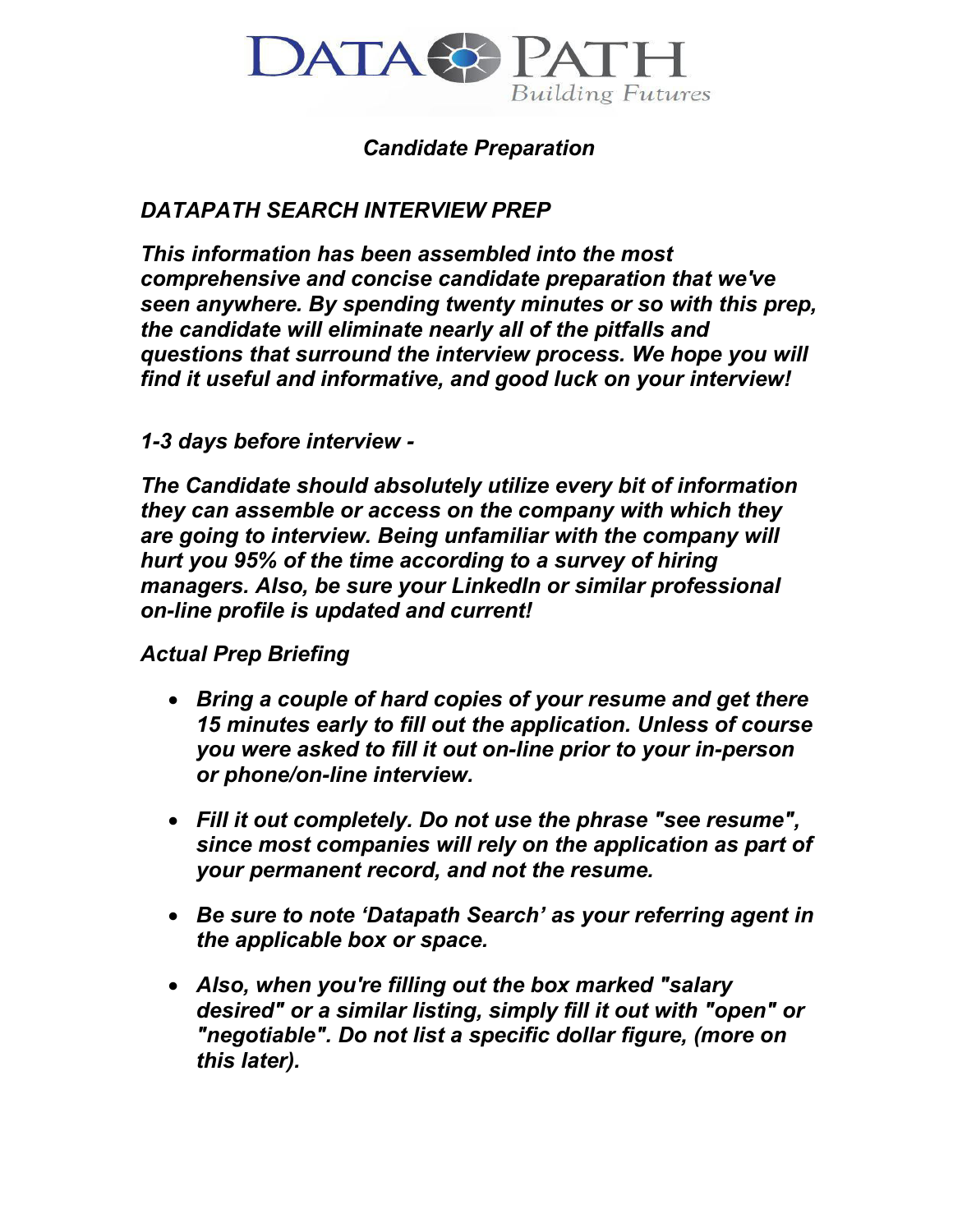#### *Lastly, BE SPECIFIC!*

*It is imperative, (as more and more companies do thorough background checks), that your information is accurate and exact. Academic background, salary, bonuses, financial history, (bankruptcies, etc.) work history and any arrests will all surface during a background check.* 

*It is substantially better and easier to list an 'incident' and subsequently explain it during the interview process than having to defend why you did not list said 'incident' after its discovery during the background check. This heart-breaking discovery is usually not made until the offer has been extended and you're preparing to resign! Many 'youthful indiscretions' have and will be overlooked in the interview process. However, an inaccurate or false statement discovered later… is never forgiven! Obviously, this also goes for the information on your resume.* 

*The first 15 minutes of the interview are the most crucial. They will set the tone for the entire interview. As with any other interaction, first impressions are lasting ones. So make these first minutes count.* 

*Perhaps the most important question you can ask of each individual you'll meet with is the following: "I understand you're looking for a (job title), can you tell me exactly what you need this person to accomplish for you?" If you ask every person you meet with this same question, you'll wind up getting each person's version of the position, and what exactly each of them is looking for. This benefits you, the candidate, in two ways:* 

*First, it focuses the presentation of your background only on the relevant skills that are critical to the particular opening.* 

*The second benefit is by asking this question, you'll find that their answers will vary based on their relationship to the position; i.e. (peer level, immediate supervisor, human resources, etc.). The benefit of these variances is that you'll wind up with a much better and more well-rounded perspective of what the position actually involves. Otherwise, you can wind up with an assumed or partial description of the job.* 

*Once you've established what the individual interviewer is looking for, tell him/her why you can do their job. If you just inform them that "Yeah, I can do your job", or you simply tell them what you've done in the past, this will not be enough to separate you from your competition.*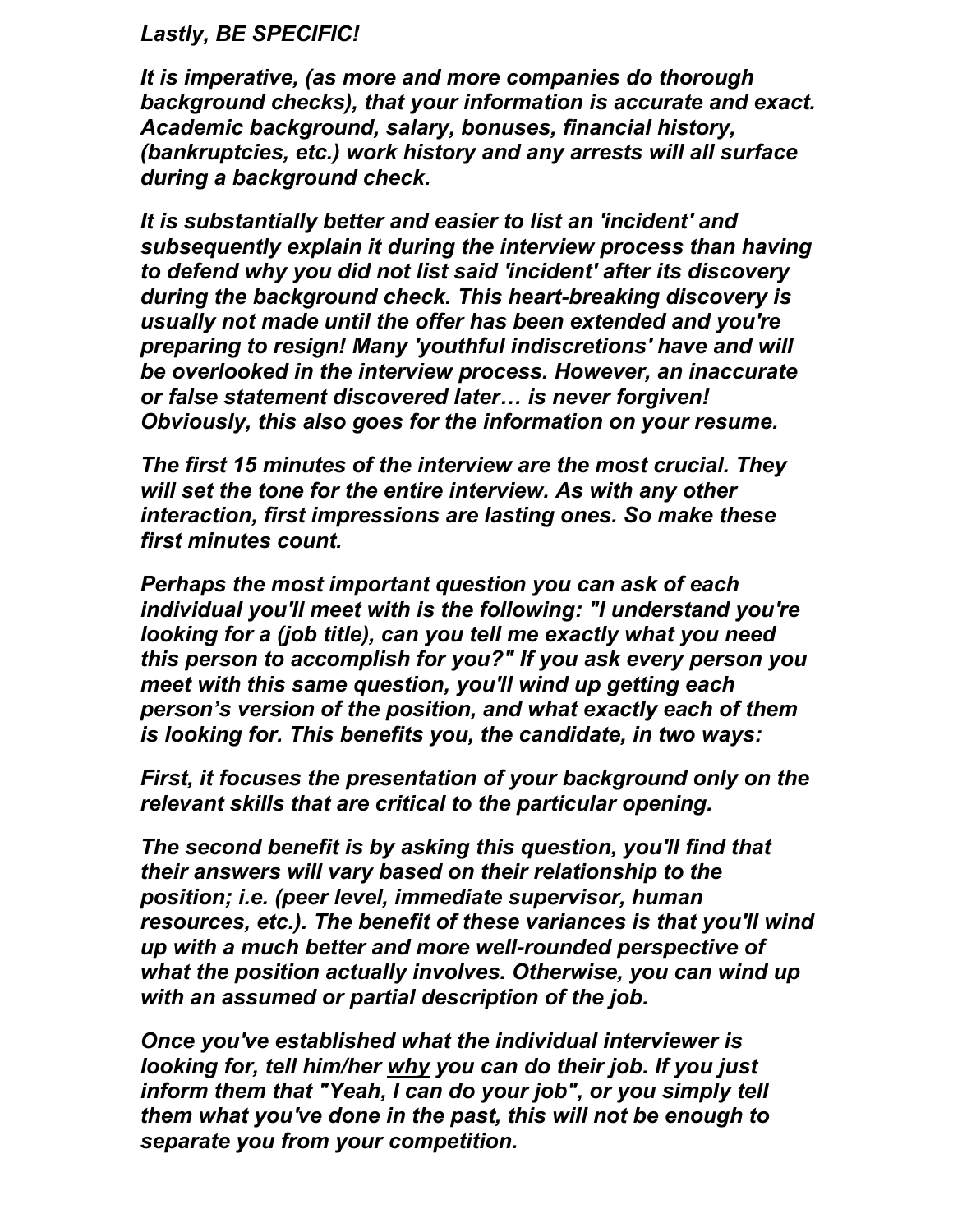*Simply stated, you haven't shown the interviewer how you might accomplish the primary objectives of their position. It is generally acknowledged that a candidate who tells the company why he/she can do the job will have a much higher ratio of 2nd interviews (about 4:1) than the candidate who doesn't (about 10:1).* 

*As the interview progresses, and both you and company are establishing exactly what the position involves, gaps will inevitably occur between your skill set and the position's requirements. The good news is that rarely, if ever, is a candidate hired with 100% of the skill set listed in the job description. More often than not, the figure resides around 75%, since most quality placements are made with candidates who are hired for both their expertise and potential. This allows for a learning curve and career growth within the organization.* 

*Most quality candidates feel a strong obligation to themselves and to the interviewer to make sure that the company is aware of the skills that he/she does not have that the position requires. Candidates tend to spend a lot of time talking about what experience/technology they don't have, so that should they receive an offer, there will be no question on the company's part as to what the candidate can and cannot accomplish. The huge negative here is that instead of discussing their achievements, many top-flight candidates will waste valuable interview time stressing what they don't know!* 

*Obviously, as a candidate, you should be honest about what kind of on-the-job experience you have. However, make sure you spend the majority of the time on the positive, (what you do know) and not on the negative (what you don't know). Remember that no company is going to extend an offer to you if they don't feel you're capable of handling the position.* 

*Once you've established that you're somebody who can get the job done for the company, hopefully a rapport or "chemistry" has developed between you and the interviewer. During this part of the interview, money and benefits will usually come up for discussion. Rule of thumb; never ask for information on either of these subjects. Wait until the details have been offered to you. The interview is not the time or place to ask about medical benefits, vacation time, salary, etc. Your DataPath Consultant will make sure that all your questions on these subjects are answered.*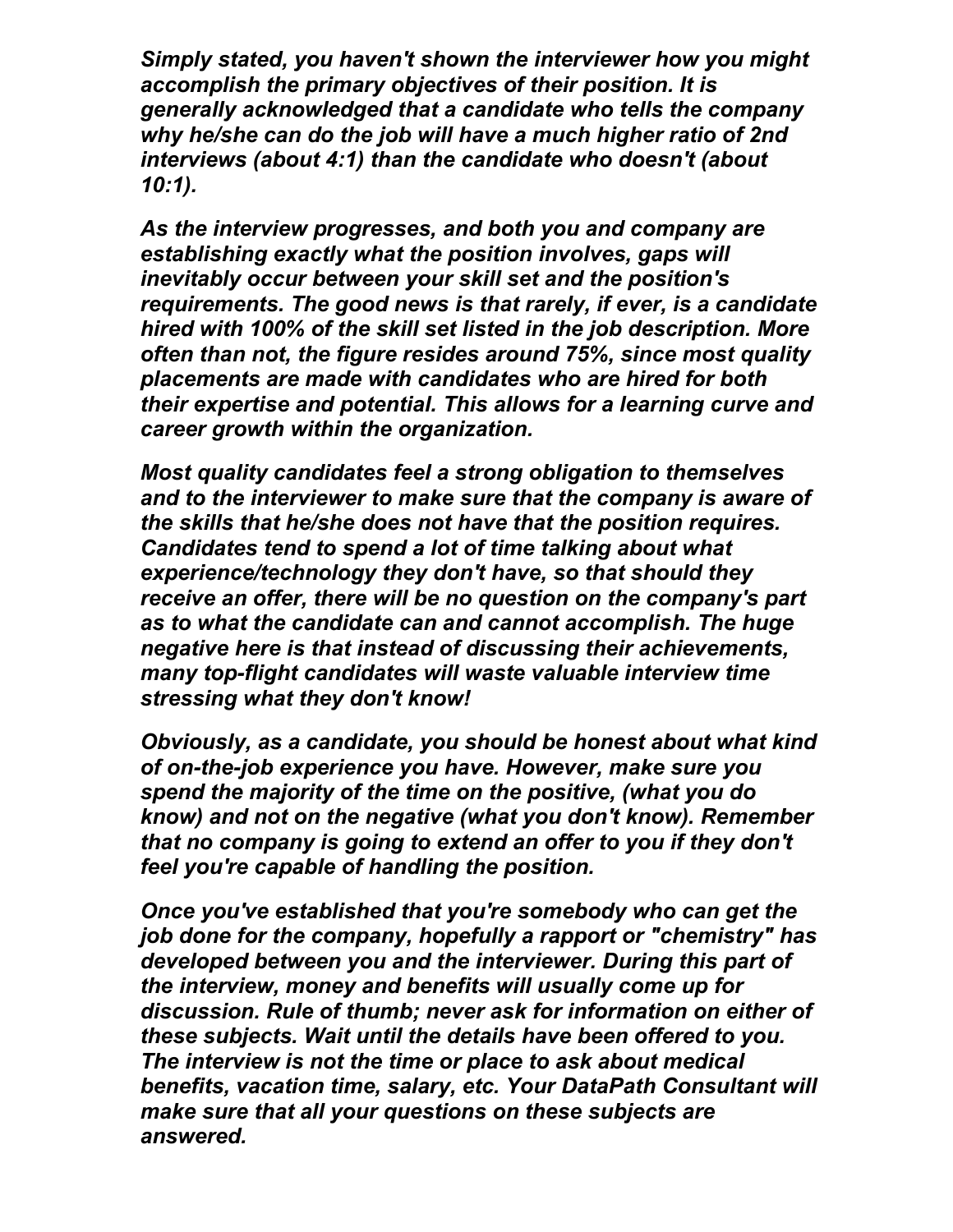*These issues are usually addressed after the interview process is complete, but before or during the offer process.* 

*ALWAYS REMEMBER, THE PLACEMENT PROCESS IS A TEN RUNG LADDER:* 

*You're informed for the first time about the job.* 

*You express some level of interest, and your resume is forwarded to the company.* 

*The company expresses interest in your resume, and a first interview is scheduled.* 

*The first interview occurs.* 

*The candidate expresses interest/disinterest in the company to your DataPath Consultant.* 

*The company expresses interest/disinterest in the candidate to DataPath.* 

*If mutual interest exists, a 2nd & sometimes 3rd & 4th interviews are scheduled* 

*If mutual interest still exists, your DataPath Consultant will discuss money and benefits with both parties.* 

*An offer is extended to the candidate.* 

*The candidate decides whether or not to take the offer.* 

*One of the singular, tragic, career errors made by candidates is skipping this logical sequence, (often from rung one to ten) based on a simple knee-jerk response to say, "No, I'm not interested". REMEMBER: The time to say no to a position is when you've received an offer! Until then, it's nothing but selfindulgent speculation to make a decision based on 25%, 40% or 70% knowledge of the total picture.* 

*After all, when was last the time you purchased anything without knowing the price?* 

*What was the last significant life decision you made with 40% or 50% of the facts?*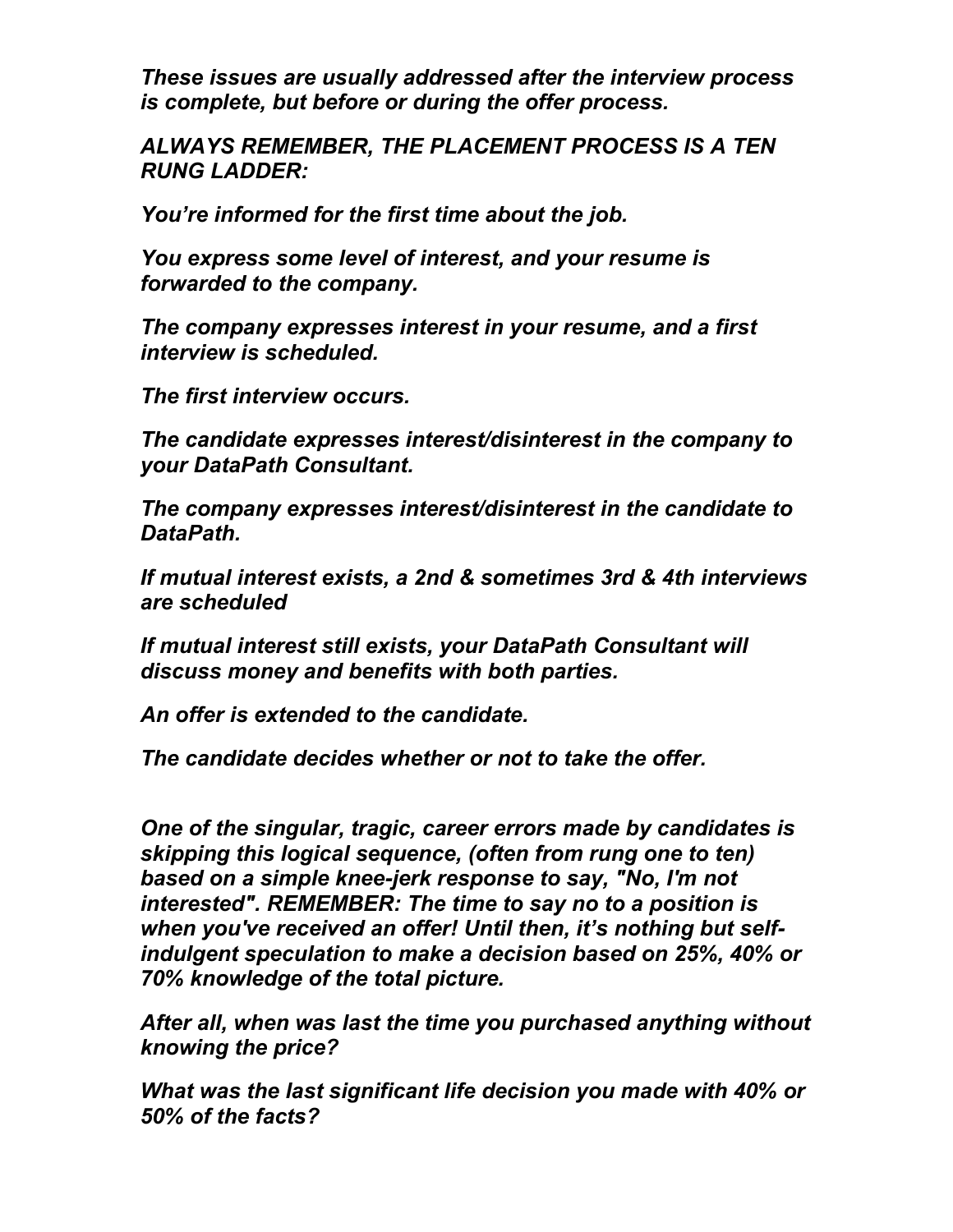*There may be rare (1 to 5% of the time) situations where there is an obvious mismatch between you and the company, but these instances are extremely uncommon. Do not decide in the midst of an interview that this is not the job you want. Inevitably this disinterest will be evident in your presentation, and you will rule yourself out before the process even begins!* 

*Money - As far as money/salary is concerned there are two cardinal rules to observe:* 

*1. When asked what you are making currently, or were making on your last job, tell the interviewer exactly and honestly what your base salary is/was, what bonuses/profit sharing your entitled to, any stock options you may have had, and finally, any impending review dates (60 days or less).* 

*2. When asked what kind of salary you might be interested in, NEVER cite a specific dollar amount. An answer along the lines of the following is far more productive: "Although salary is one of my key priorities, it's not my number one priority. I'm interested in a position that will enhance my career path and where I feel comfortable that I can make a significant contribution. Therefore, I would be willing to listen to any firm and reasonable offer that you'd care to make me."* 

*If you're pressed further, a range that begins at what you're currently making and extends through an additional twenty per cent is an excellent rule of thumb. Let's take a look at a specific Example:* 

*Well into the interview for a middle management role, the interviewer says; "What are you currently earning?" You answer honestly: "I'm currently at a 150K base plus a 10% bonus." The interviewer then asks; "What are you looking for dollar-wise?" You respond; "165K." Suppose (as is often the case) the interviewer was thinking about at least 170K and was even prepared to go to 200K+. Can you guess what your offer is going to be? There is no doubt that once that interviewer heard that you would be happy with 165K, that's exactly what you're going to be offered. Rest assured, your Datapath Consultant will get you as much money as possible.* 

*(Remember the bigger your salary, the bigger our fee!)*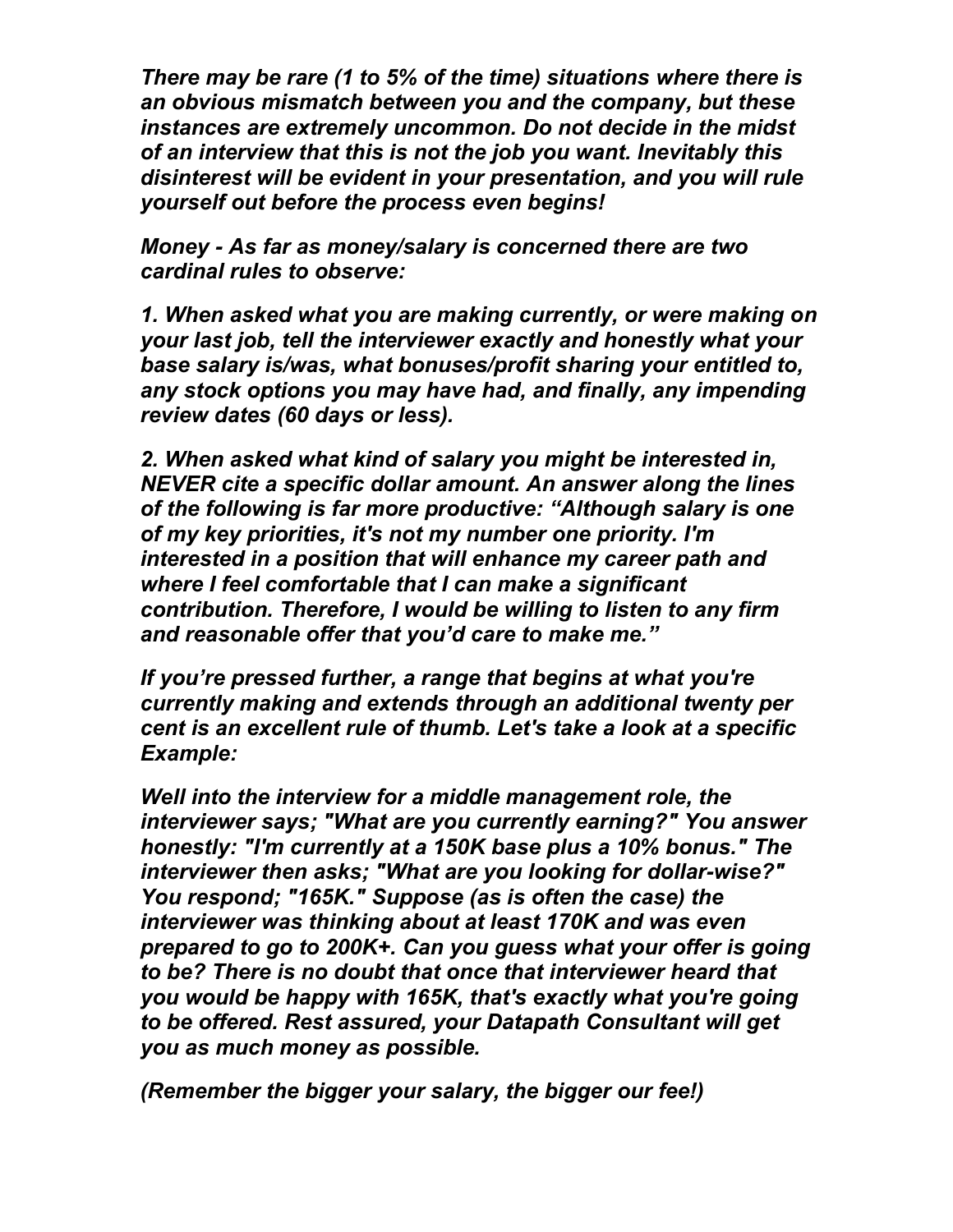*Closing the Interview -* 

*As with a successful first date (less the first kiss!), there's usually a mildly awkward moment when all the necessary information that needed to be discussed has been, and the interview is concluding. Most candidates will leave it up to the company to handle this moment, but when used correctly, it can be a great opportunity to capitalize on a solid interview. Ask the interviewer one of the following questions:* 

*i. (Multiple Interview) - "What can you tell me about the next person I'm going to be meeting?"* 

*ii. (Final Interviewer) - "What's the next step in your process, and when might I expect to hear from you?"* 

*Or, if you feel the interview went exceptionally well; "I've really enjoyed our discussions and wanted to let you know how interested I am. Where do we go from here?"* 

*Another item to remember is to ask for a business card from the interviewer. This will allow you to remember their name and title accurately and give you their contact information for the followup thank you note.* 

*These seemingly obvious questions are often overlooked. The interesting part is how effective they can be in giving you a strong idea as to the company's interest level in you, their urgency, time frame for filling the position, and what you might do to prepare for your next interview. Again, this is another technique designed to separate you from the pack.* 

*Typical Questions Employers Ask* 

*Why are you looking for a new position? What do you like/dislike about your current/prior company?* 

*What are your long and short-term goals and objectives?* 

*When and why did you establish these goals and how are you preparing yourself to achieve them?* 

*What do you see yourself doing five years from now?* 

*What do you consider to be your greatest strengths and weaknesses?* 

*How would you describe yourself?*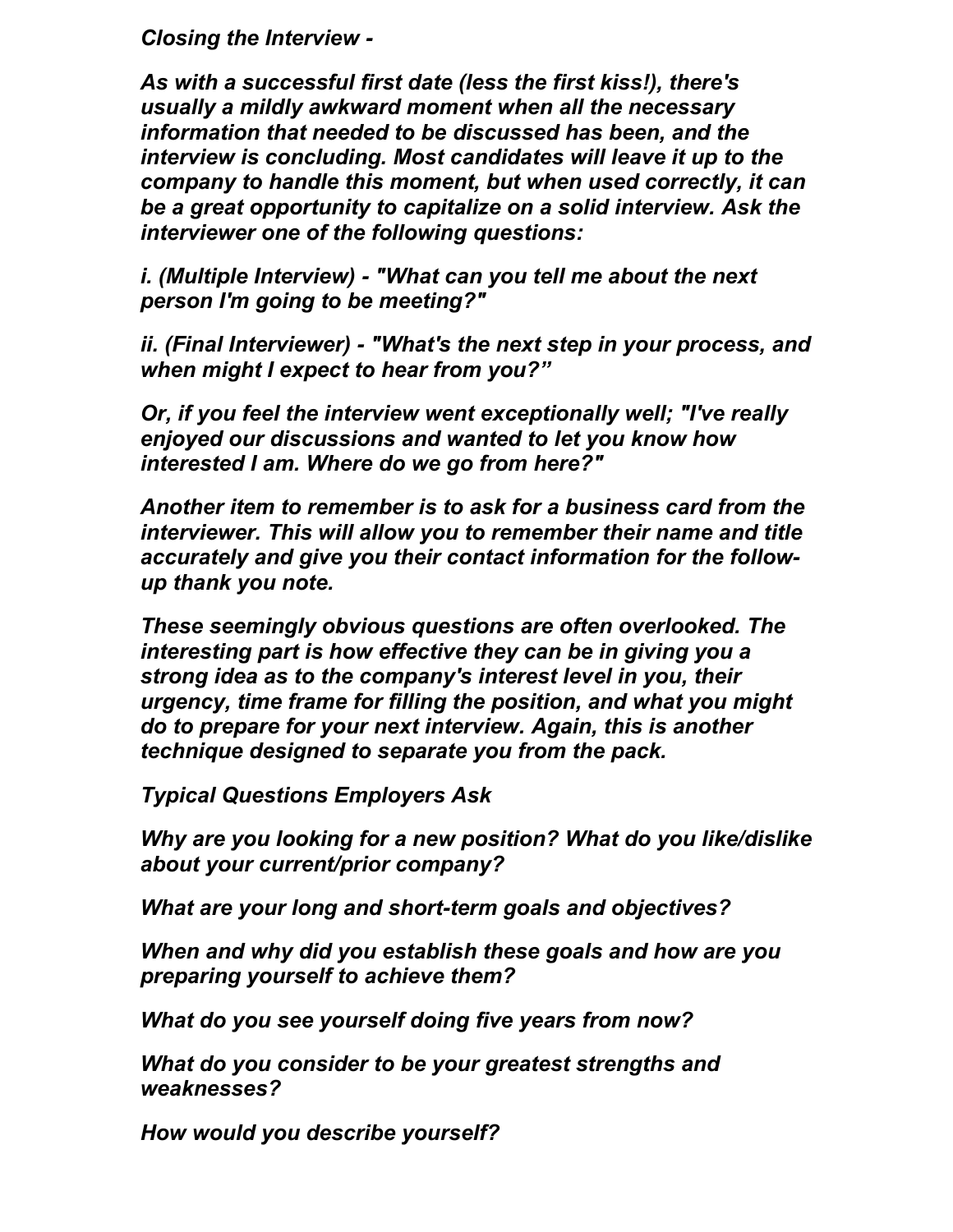*What motivates you to put forth your greatest effort?* 

*What qualifications do you possess that will make you a success in this organization?* 

*What do you know about this organization?* 

*What have you learned from your mistakes?* 

*What criteria are you using to evaluate various organizations?* 

*What will be the deciding factors behind your next career move?* 

*What is most important to you about a company?* 

*Difficult Questions - Throughout the interview process, historically there are some tough questions that can trip up unprepared candidates. The one common denominator that transcends all of the following situations is to... BE POSITIVE!* 

*Whether its discussing why you are looking for a job, what your relationship with your old boss or company was, or what are your biggest weaknesses, always answer in a positive light, thereby preventing the interviewer from labeling you as a malcontent, troublemaker, or failure.* 

*Why do you want to work for this company? - If you've done your research, this question should pose no problem. However, frivolous answers like "It's convenient to my home" or "I hear the benefits are good" can really hurt you here.* 

*Why are you leaving your present job? - Again, avoid the negatives here. Answers like; "Although I'm not unhappy where I am now, I'm always on the lookout for greater challenges and increased responsibility that your situation appears to offer" or "I'm interested in exploring the potential career opportunities that exist within your organization that simply are not available to me with my present organization." are the way to go. This style of answer shows you bear no malice to your present organization, and therefore keeps you from being seen in a negative light.* 

*Where do you see yourself in five years? - Somewhere along the line somebody thought that a good answer to this question is "in your chair". This is a very dangerous answer, and is generally perceived as being cocky and presumptuous. A significantly stronger answer would be along the lines of "I see myself spending a reasonable amount of time paying my dues and*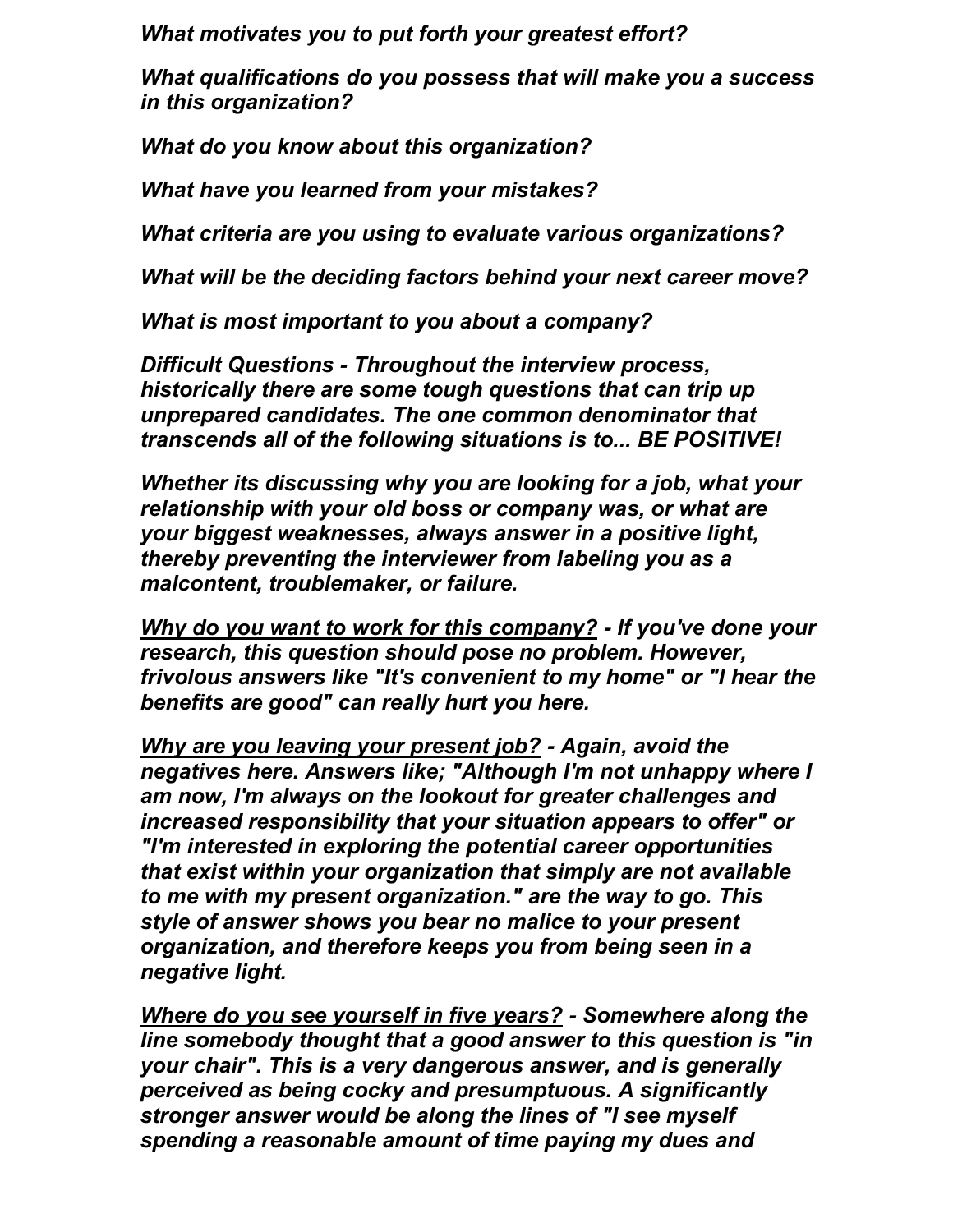*learning about your company's way of doing business, then gradually gaining increased responsibilities and skills".* 

*What are your weaknesses? - The best answer here is to communicate your weaknesses as disguised strengths. For example: "I tend to view my users as my clients. Not that I practice the old saying that the customer is always right, but in my mind their needs are my priorities and I will often frustrate my co-workers by trying to inform and accommodate the user community rather than just issue them system's doctrine."* 

*Or make use of your possible lack of technical skills with a specific position as a weakness. You can always learn technical skills and you can illustrate this by referring to your past achievements.* 

*What are your most significant accomplishments and/or strengths? - You should be prepared to list at least three, and no more than five, accomplishments from your career. For example; "I was a key member of team that researched new technology, made recommendations to management, brought that technology in-house, and developed a new system/process that saved the company approximately over a million dollars annually." As for strengths, individual personality traits such as high energy level, enthusiasm, assertiveness, toughmindedness, maturity, and social sensitivity are all good answers.* 

*Great Questions to Ask Employers* 

*How will I be evaluated in my job? How often?* 

*How does your company encourage employees to keep pace with advancing technologies?* 

*What would distinguish one candidate from another for this job?* 

*How do I prove myself and my commitment to the company?* 

*When would you want me to start this position?* 

*What projects are in the development stages right now?* 

*Do you have plans for expansion?* 

*What is the financial stability of the company?* 

*Who are your competitors?*